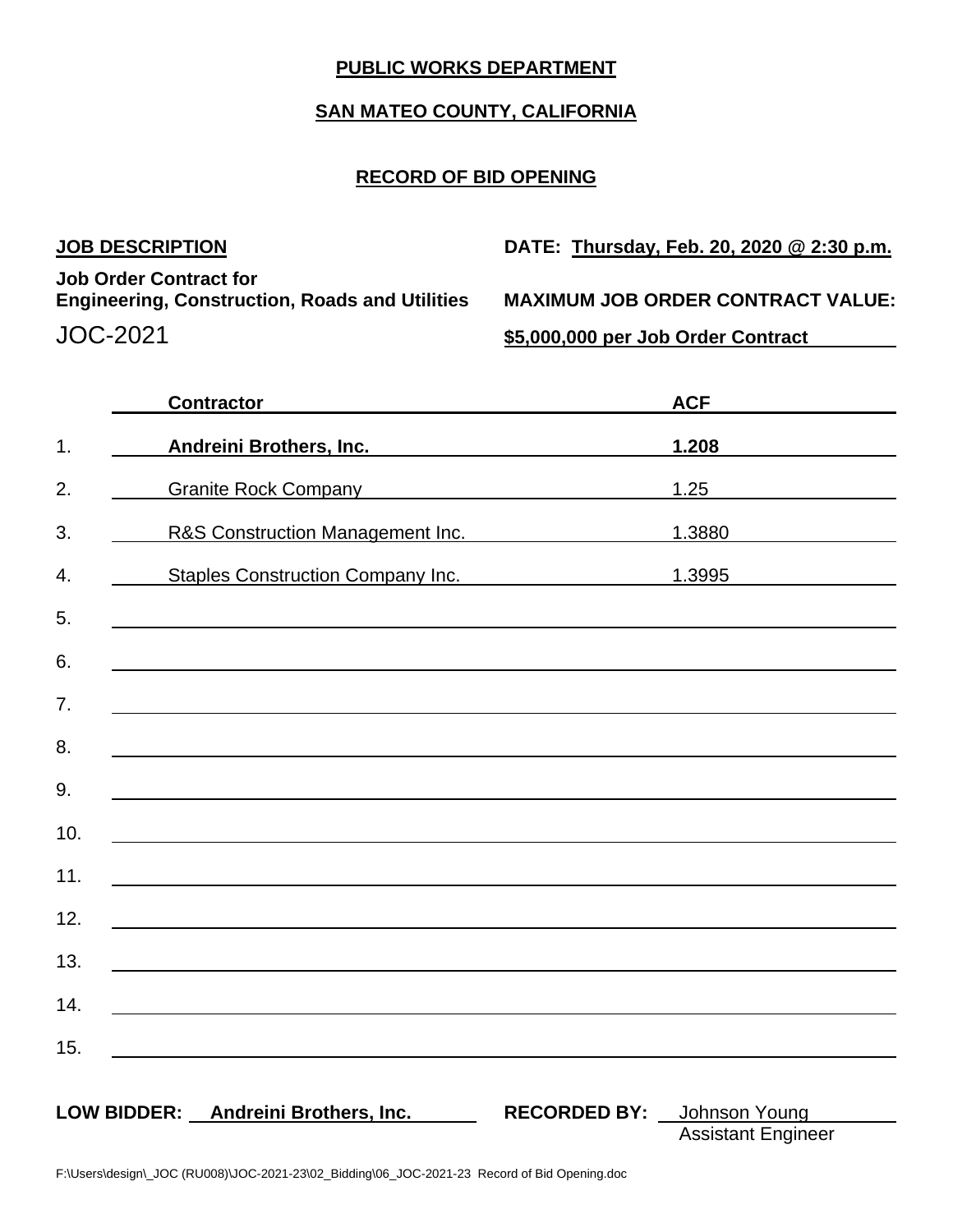## **PUBLIC WORKS DEPARTMENT**

# **SAN MATEO COUNTY, CALIFORNIA**

## **RECORD OF BID OPENING**

| <b>JOB DESCRIPTION</b>                                                                 | DATE: Thursday, Feb. 20, 2020 @ 2:30 p.m. |
|----------------------------------------------------------------------------------------|-------------------------------------------|
| <b>Job Order Contract for</b><br><b>Engineering, Construction, Roads and Utilities</b> | <b>MAXIMUM JOB ORDER CONTRACT VALUE:</b>  |
| JOC-2022                                                                               | \$5,000,000 per Job Order Contract        |

|                    | <b>Contractor</b>                                                                                                     |                     | <b>ACF</b>       |            |
|--------------------|-----------------------------------------------------------------------------------------------------------------------|---------------------|------------------|------------|
| 1.                 | Andreini Brothers, Inc. <b>Manual Andreini Brothers</b>                                                               |                     | <del>1.208</del> | JOC-2021   |
| 2.                 | Granite Rock Company Canadian Communications                                                                          |                     | 1.25             |            |
| 3.                 | R&S Construction Management Inc.                                                                                      |                     | 1.3880           |            |
| 4.                 | Staples Construction Company Inc.                                                                                     |                     |                  | 1.3995 200 |
| 5.                 |                                                                                                                       |                     |                  |            |
| 6.                 | and the control of the control of the control of the control of the control of the control of the control of the      |                     |                  |            |
| 7.                 |                                                                                                                       |                     |                  |            |
| 8.                 |                                                                                                                       |                     |                  |            |
| 9.                 |                                                                                                                       |                     |                  |            |
| 10.                | <u> 1989 - Johann Stoff, deutscher Stoff, der Stoff, der Stoff, der Stoff, der Stoff, der Stoff, der Stoff, der S</u> |                     |                  |            |
| 11.                | <u> 1989 - Johann Harry Barn, mars ar breithinn ar breithinn ar breithinn ar breithinn ar breithinn ar breithin</u>   |                     |                  |            |
| 12.                |                                                                                                                       |                     |                  |            |
| 13.                |                                                                                                                       |                     |                  |            |
| 14.                |                                                                                                                       |                     |                  |            |
| 15.                |                                                                                                                       |                     |                  |            |
|                    |                                                                                                                       |                     |                  |            |
| <b>LOW BIDDER:</b> | <b>Granite Rock Company</b>                                                                                           | <b>RECORDED BY:</b> | Johnson Young    |            |